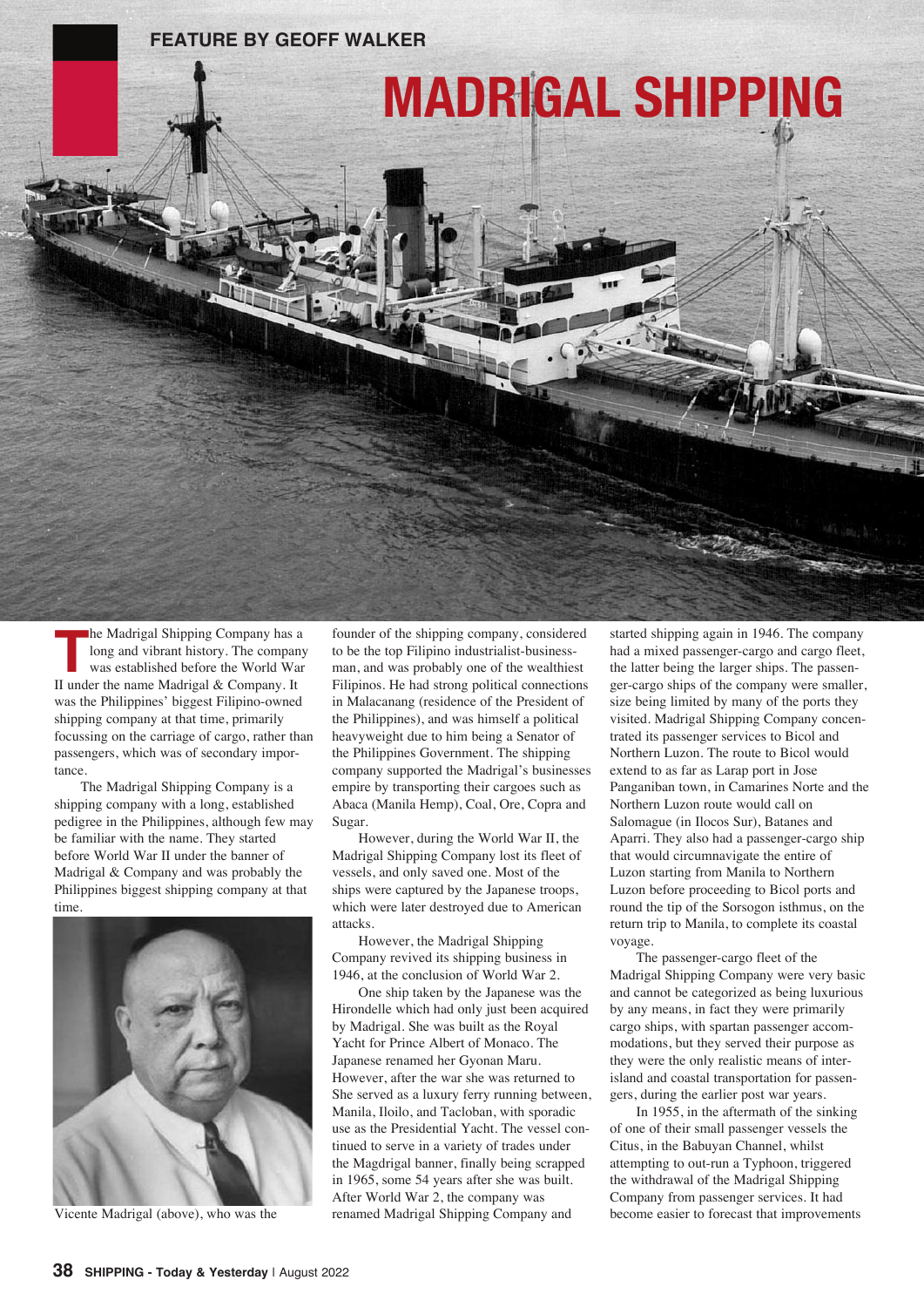

## **FEATURE - MADRIGAL SHIPPING**



**Left:** The 3,021grt Ameise was built in 1924 by Dunlop, Bremner & Co. at Port Glasgow as the Lowana for Melbourne SS Co. She joined Madrigal in 1955 and in 1960 she moved to Kimberley Shipping Corporation<br>as Dennis I. She was broken up at Hong Kong in February 1961. as Dennis I. She was broken up at Hong Kong in February 1961.

**Above:** The 1,364grt Juno seen in her original guise as Cardross before being sold to Madrigal Shipping in 1955. She was built in 1927 by John Lewis at Aberdeen for J. Patrick & Co. of Melbourne. In 1935 she joined John Burke Ltd. as Bidelia. In 1959 she was transferred to Cia. Globo de Nav. S.A., Panama (V. Madrigal). She was tragically, reported as missing from 10th October 1964 after radioing she was engulfed in a severe Typhoon in position 18º20'N, 118º44'E on voyage from Kaohsiung to Brunei with cement, bricks, and general cargo. *(The late Allan Green collection)*

**Below:** The 7,155grt Sula was built in 1943 by Burrard DD at Vancouver as the Fort Columbia for the British Government. In 1948 she joined Saguenay Terminals as Sunrell before moving to Madrigal in 1959. On 17th September 1969 she arrived at Kaohsiung to be broken up by Shieh Sun Sa Iron & Steel Works.

*(City of Vancouver Archives - Walter E. Frost)*

**Bottom:** The lovely 1,243grt Argus was built in 1911 by Mediterranee at La Seyne as the Hirondelle, the Royal Yacht of Prince Albert of Monaco. After being taken over by the Japanese in 1942 she became Argus in 1949. She was broken up in The Philippines in 1965.



in rail and road, with the expansion of post war infrastructure, would create more highly competitive challenges to the coastal passenger shipping service. With their government connections, it is possible Madrigal was conversant with future planning, for regional development.

AMEISE

By the 1970s only one passenger-cargo ship was still remained with Madrigal Shipping Company, the Viria and before the

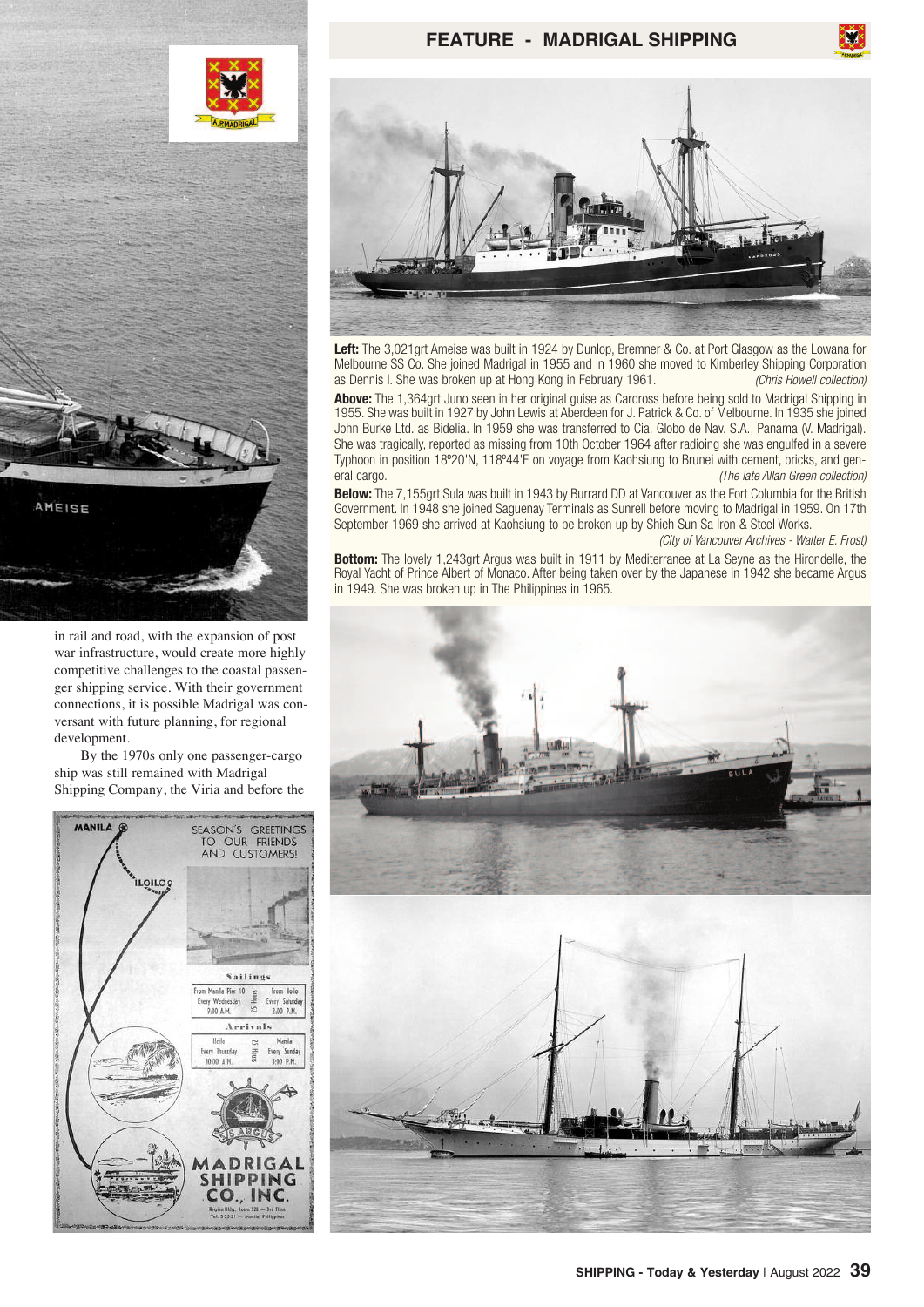

**Above:** The 2,142grt Hong Kong ferry Nam Sham was sold to Madrigal as Madrigal Surigao in 1989. She was built in 1972 by Niigata Engineering in Japan. She was broken up in April 1993. *(Paul Morgan)*

**Below:** The 7,141grt Arthur Cross was built in 1944 by United Shipyards in Montreal as the Alder Park for teh Canadian Government. She joined Dominion Shipping of Montreal in 1946 and was renamed Arthur Cross. She was purchased by Madrigal in 1964 and retained her name. On 3rd April 1970 she arrived at Hong Kong to be broken up by Lee Sing & Co. *(FotoFlite)*

**Bottom:** The 5,269grt Lylepark was built in 1951 by Charles Connell & Co. at Scotstoun for Denholm Line. In 1963 she joined Madrigal as Susana and in 1968 she moved to Industrial Navigation of Somalia as Seamaster. In 1975 she became Dolphin of Dolphin Shipping and the following year they renamed her Sunny Dolphin. She was broken up by Fuji Marden & Co. at Hong Kong in October 1977. *(FotoFlite)*



end of that decade they had totally withdrawn from passenger shipping. However, their pure cargo shipping division remained strong, and Madrigal was still purchasing cargo ships, mainly from European and Australian owners.

Vincente Madrigal passed away in 1972, at age 92 and the operation of the company was assumed by his close family.

Whilst the cargo shipping division of the company remained, it did decline over time. It however, it was a surprise later when together with a Taiwan shipping company, Madrigal bid for the state-owned National Shipping Company of the Philippines, which was then in the process of being privatised. Again, in 1988, another welcome surprise as Madrigal Shipping Company returned to passenger shipping rebranded as the A.P. Madrigal Steamship Co. Inc. This time it was truly liner shipping and not just like the basic passenger-cargo shipping of their earlier years.

The first two ships were actually sisters, named the Tai Shan and the Nam Shan, both being ex Hongkong-Macau ferries. They were acquired by A.P. Madrigal Steamship Co. Inc. on bareboat charter with an option to purchase from Cortes Shipping of Zamboanga. Tai Shan became the Madrigal Tacloban while Nam Shan became the Madrigal Surigao. Madrigal Tacloban's applied route was Manila-Catbalogan-Tacloban while Madrigal Surigao's applied route was Manila-Maasin-Surigao. It was a timely strategy as both routes had recently been withdrawn by previous operators, Escano Lines, who ceased their passenger services.

Although the Madrigal ferries were already established in their routes by 1990, the Madrigal ferries did not survive long. This was already the era when more liner type vessels were being engaged on the routes, with a passenger capacity of well over 2,000, service speeds nearing 20 knots and with hotel-like accommodations, amenities, and service.

After only a few years, A.P. Madrigal Steamship Co. Inc. withdrew from passenger shipping, however, they were still in cargo shipping. The sister ships Madrigal Romblon and Madrigal Surigao were sold to breakers and they were broken up in 1994. After this experience, Madrigal never returned to liner shipping again.

Throughout 1960 and 1970s, Madrigal Shipping remained quite actively engaged in sale and purchase of tonnage.

Madrigal purchased several 'Park Class' vessels, mostly through one of their Liberian companies, Pacific Trading & Navigation Ltd., Monrovia. One of their acquisitions was the Park Class vessel Alder Park. Which was renamed Arthur Cross in 1946 after being sold to the Dominion Shipping Co., Montreal. It was purchased by Madrigal in